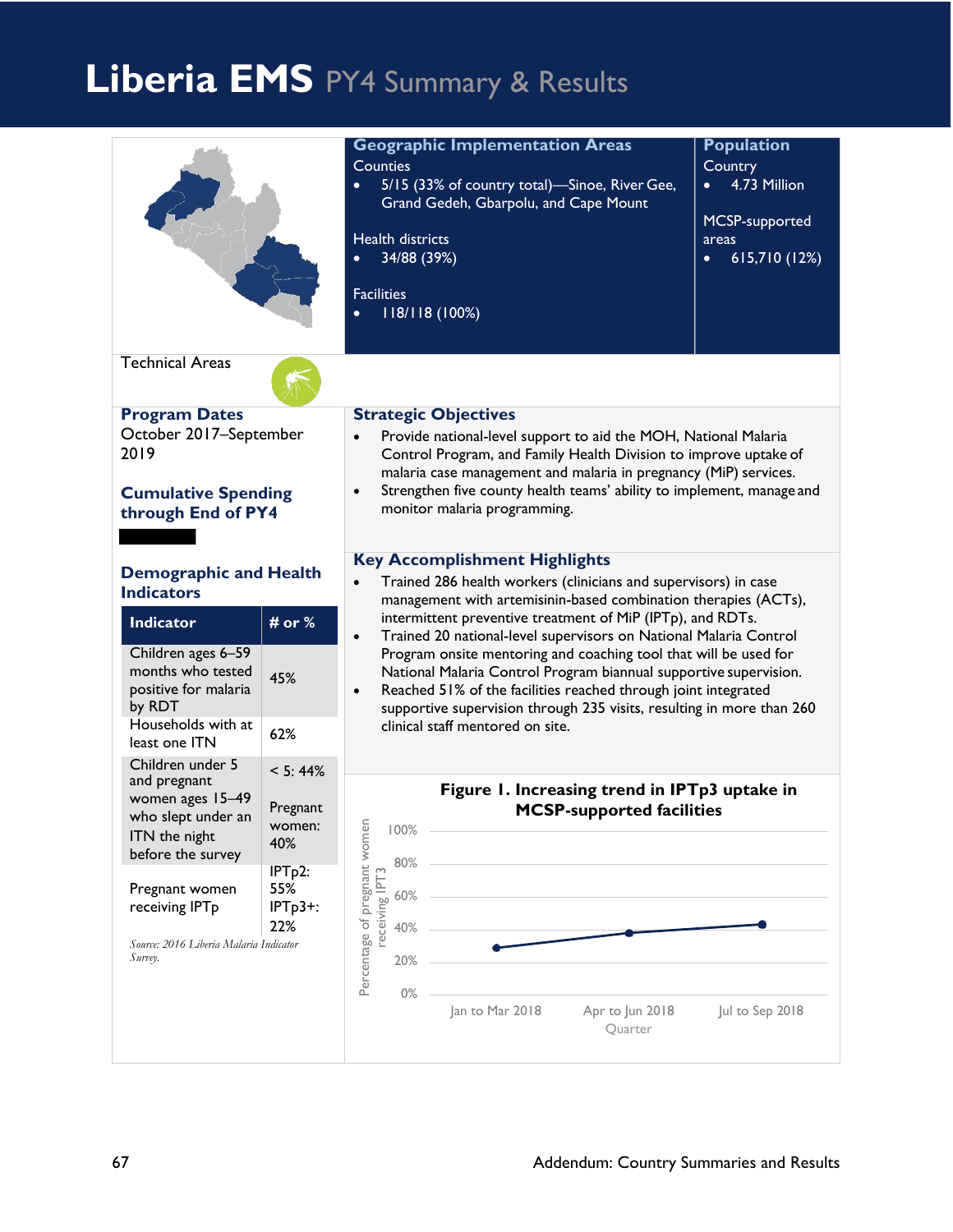# **Liberia Expansion of Malaria Services**

# Key Accomplishments

During PY4, with a focus on malaria case management and MiP, MCSP has worked alongside the National Malaria Control Program to fill in existing gaps and strengthen national-level planning and activity implementation in counties through effective and timely supportive supervision, onsite mentoring and coaching, trainings for facility staff and county and district supervisor trainings, regular updates to protocols, provision of job aids, and technical assistance to county health teams to effectively manage malaria interventions in the counties. MCSP has focused on county-level activities in three southeastern counties (Grand Gedeh, River Gee, and Sinoe), areas with the highest malaria burden, and in two northwestern counties (Gbarpolu and Grand Cape Mount).

#### *Supportive Supervision, Mentoring, and Coaching*

In Liberia, the MOH, county and district health teams, and implementing partners continue to utilize the joint integrated supportive supervision tool. The tool is used by supervisors during supportive supervision visits to review quality of care provided by health workers, including skills they learned in the trainings. During this year, in collaboration with the county and district health teams, MCSP has strengthened joint integrated supportive supervision visits across the supported counties, with each facility receiving one visit per quarter. Using the MOH-revised joint integrated supportive supervision tool,

"*Since the history of supervision in our county, this quarter we can boast of 85% (of facilities [13 of 15 facilities]) received rigorous supportive supervision and thorough mentoring and coaching were done through MCSP support."*

> *– County Health Team Gbarpolu County*

MCSP, in collaboration with county and district health team staff, conducted 235 regular, 1-day mentoring and monthly supportive supervision visits in 118 facilities. During these visits, MCSP and the county/district health teams conducted on-the-job mentoring and coaching on MiP and case management skills, and mentored facility and county/district health team staff on data validation to strengthen data quality and timely reporting. At the end of each visit, staff held feedback sessions to discuss the key findings, improvements made, action items, and recommendations. The involvement of the county and district health teams during supportive supervision and mentoring visits encourages ownership and skills transfer from MCSP staff to the local stakeholders, thereby increasing institutionalization of skills and practices at the facilities.

Findings from the supportive supervision visits revealed that facilities were adhering to confirmatory diagnosis requirements before treating clients. Supervisors assessed the following: staff knowledge on malaria interventions, availability of standard protocols at the facilities, availability of antimalarial commodities, and adherence to national guidelines and protocols. Additionally, supervisors worked with facility staff to identify gaps, provide mentoring and coaching, and develop action points to mitigate the identified gaps. During the last two quarters of the year, facility staff were mentored, and great improvements were observed in the quality of malaria services at the facilities and in data quality at the facility, district, and county levels.

#### *Human Capacity Development*

During PY4, MCSP trained 286 health team staff from all 118 MCSP-supported sites on integrated MiP and case management, and all 119 county and district supervisors (working in malaria) in the revised joint integrated supportive supervision tool and process. Supported clinicians and supervisors are now empowered and feel confident in delivering quality malaria services. The training focused on key updates to the revised MOH MiP and case management guidelines, supervision, coaching, and team-based mentoring skills to enable supervisors to provide onsite team and individual mentoring and coaching during supportive supervision visits, and act on any gaps observed during these visits.

# *Support to County Health Teams and Coordination with Partners*

MCSP supported the county health teams in the five project-supported counties to successfully conduct regular Health Sector Coordination Committee meetings. During these monthly meetings, MCSP provided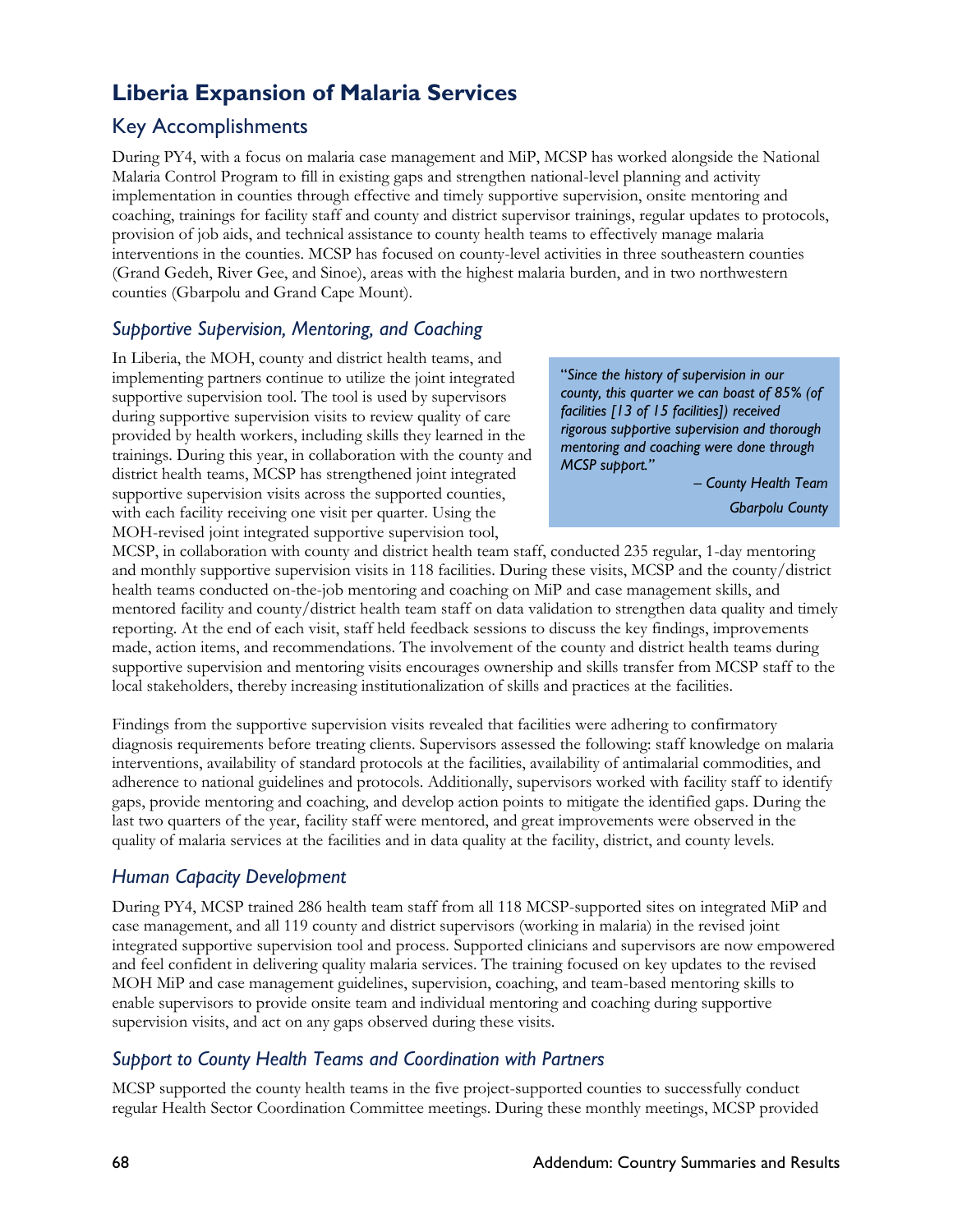updates on project activities implemented in collaboration with county health teams, gaps in staff performance identified during supportive supervision, data quality and coordination issues with county health teams/district health team and partners. MCSP and the county health teams also reviewed action plans developed to mitigate or resolve the gaps. As a result of these meetings, plans for the following months were developed and reviewed by all stakeholders with defined responsible people and timeframes. This work ensures that duplication of effort is avoided by partners and resources, and time and resources aremaximized.

MCSP worked with the MOH and county health teams to organize and reactivate quarterly performance review meetings in the five supported counties. MCSP, in collaboration with the county health teams, conducted these meetings to discuss activities in the previous quarter relating to MiP, case management, data use, IPC, and RMNCAH. As a result of these meetings, districts have a forum for open discussion where they can share best practices and work collaboratively to set realistic and achievable targets for the upcoming quarters. The participants included district health officers, district supervisors, county health officers, county M&E focal points, and county supervisors.

MCSP further provided quarterly needs-based support to all five county health teams to help with malaria services implementation, including logistic support, provision of basic stationary, and provision of generator fuel. MCSP provided MiP and case management treatment guides for all 118 intervention facilities. In addition, MCSP provided financial and technical support for the successful hosting of World Malaria Day celebrations in the five supported counties and participated in the national-level celebration. Finally, MCSP worked in collaboration with county health teams to strengthen the link among the county health teams, Chemonics/procurement supply management, and the National Drug Service (supply chain unit of the MOH) to ensure adequate quantification, procurement, distribution, and supply of necessary commodities, supplies, and essential drugs at the MCSP-supported health facilities in the five counties.

# Way Forward

At the beginning of PY5, MCSP will transition two of the supported counties (Sinoe and Gbarpolu) to the World Bank, followed by the other three supported counties (Grand Cape Mount, Grand Gedeh, and River Gee) to the Fixed Amount Reimbursement Agreement program at the beginning of 2019. MCSP will continue to provide quality technical assistance in malaria case management, MiP, planning, implementation, and monitoring of interventions, including quality and complete data reporting to the Fixed Amount Reimbursement Agreement counties. MCSP will also support county and district health teams to ensure that facility staff and supervisors are trained in the revised joint integrated supportive supervision tool and integrated MiP and case management guidelines, and adhere to all standards, including supervision visit frequency for effective case management and MiP implementation. During the next year, MCSP will also implement its program activities in the new supported counties of Margibi, Grand Bassa, Bomi, Montserrado, Grand Kru, and Maryland. Through this work, MCSP will build county health teams' capacity to implement, manage, and monitor malaria programming, which will support their move to self-reliance.

| <b>Selected Performance Indicators for PY4</b>                                                                          |                                                                                                      |  |  |
|-------------------------------------------------------------------------------------------------------------------------|------------------------------------------------------------------------------------------------------|--|--|
| <b>MCSP Global or Country PMP Indicators</b>                                                                            | <b>Achievement</b>                                                                                   |  |  |
| Number of county health team supervision visits conducted<br>using malaria joint integrated supportive supervision      | 235 (target: 338, 70% achieved)                                                                      |  |  |
| Number of health care workers who successfully completed an<br>in-service training program within the reporting period  | 405 (target: 250, >100% achieved)                                                                    |  |  |
| Percentage of persons presenting with fever tested for malaria<br>with RDT or microscopy at supported health facilities | $<$ 5 years: 85% (target: 87%, 98% achieved)<br>$\geq$ 5 years: 89% (target: 85%, $>$ 100% achieved) |  |  |
| ITN coverage for pregnant women                                                                                         | 87% (target: 80%, <100% achieved)                                                                    |  |  |
| $IPTp I-3 dropout rate$                                                                                                 | 44% (target: 40%)                                                                                    |  |  |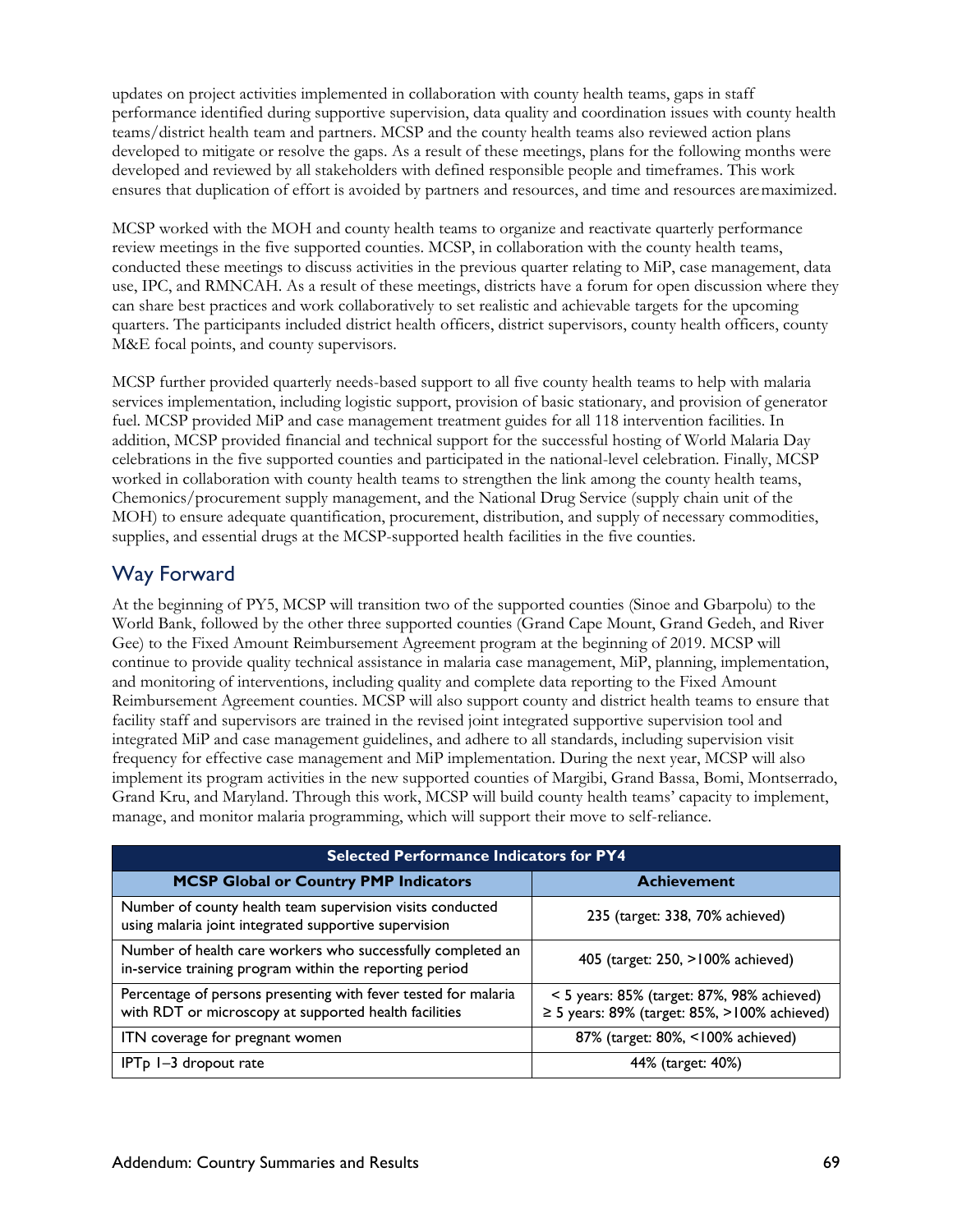# **Liberia HRH** PY4 Summary & Results

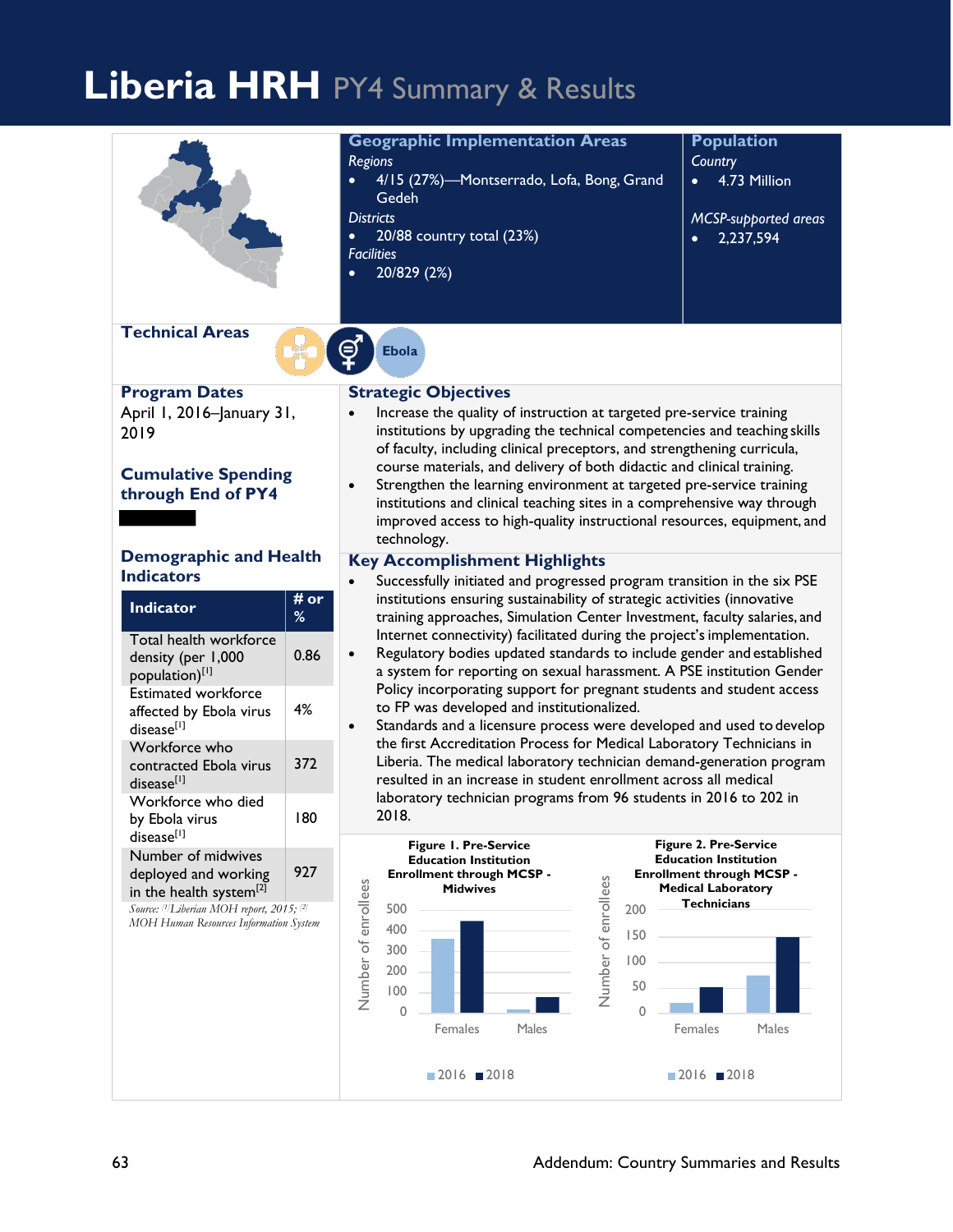# **Liberia Human Resources for Health**

# Key Accomplishments

Post–Ebola epidemic, MCSP's Human Resources for Health project worked with midwifery and medical laboratory technician regulatory bodies to build the capacity of PSE instructors and clinical preceptors and to strengthen the PSE learning environment to prepare a stronger, more qualified health workforce to prevent and tackle future epidemics. In PY4, MCSP continued to support regulatory bodies and PSE institution staff to institutionalize innovative training approaches that will improve the quality of instruction in the classroom and clinical settings. Teaching hospitals supported by MCSP showed an average improvement of 40% in meeting MOH QI RMNCH clinical standards, and subsequently doubled the number of facility deliveries in one year.

# *Systems Strengthening*

To address gaps in the administration and management at supported PSE institutions, MCSP developed a leadership and management development program intended to address skills that follow the LEADER acronym: Learning environment management, Effective communication, Assertive negotiation, Data utilization and management, Engaged problem-solving, and Resource mobilization and management. After participation in the program, PSE institution deans and directors demonstrated improved budgeting and human resource management—two areas school leadership, coming from a clinical background, had struggled with.

MCSP further created an academic management information system database and web interface called Pre-SIS, which enables schools to manage all students' personal, academic, enrollment, admission, and graduation records, thereby enabling accurate reporting for decision-making that promotes improved education quality. This aligns with the MOH HMIS goals and priorities, and allows dean and directors to easily access data and use it for planning and budgeting purposes.

MCSP also established sustainable improvements in linkages between educational institutions and clinical practice sites that can also be used by the other programs to support facilitybased, on-the-job training. In one example of this, MCSP established small simulation centers, called preceptor corners, in health facilities to provide a safe and appropriate space for

*"The midwives can now manage preterm labor and the premature baby, and with the doctors together, they are now having great success."*

*- MCSP-trained preceptor*

preceptors to practice key skills before demonstrating them for students and for students to train on models before performing procedures on patients. MCSP developed mobile preceptor corner kits, which included simulation equipment that was easy to move when limited space was an issue or equipment could not be securely stored in a facility. Preceptor corners and repeated practice opportunities during the low-dose activities of the LDHF training approach are credited for meaningful improvements in services. Facilities

*"Before [the preceptor corners], we would have been fumbling and doing all sorts of unnecessary things, and the mother would have lost this baby, but when the doctor handed us the baby, we just followed the skill as we had practice here, in the preceptor corner, and the baby is now with the mother doing well, including breastfeeding."*

*- MCSP-trained preceptor*

involved in site strengthening report improvements in treating postpartum hemorrhage, pre-eclampsia/eclampsia (PE/E), and preterm labor management, with higher rates of preemies surviving and going home with mothers. Use of a partograph before the LDHF training at baseline was 34%, but increased to 65% following the LDHF training at endline. At the end of the program, there was a reduction in stillbirths, from 400 stillbirths (baseline November 2016–January 2017) to 100 stillbirths (endline November 2017–January 2018), which was, in part, attributed to the increase in correct use of partographs.

MCSP, in collaboration with the Liberia Association of Medical Laboratory Technologists, completed the development of the Medical Laboratory Technician Accreditation Process, building upon recommendations prepared for health professions regulation in Liberia under the Rebuilding Basic Health Services project in 2014. Following this, 24 medical laboratory technicians were trained as assessors from April 3 to 5, 2018. This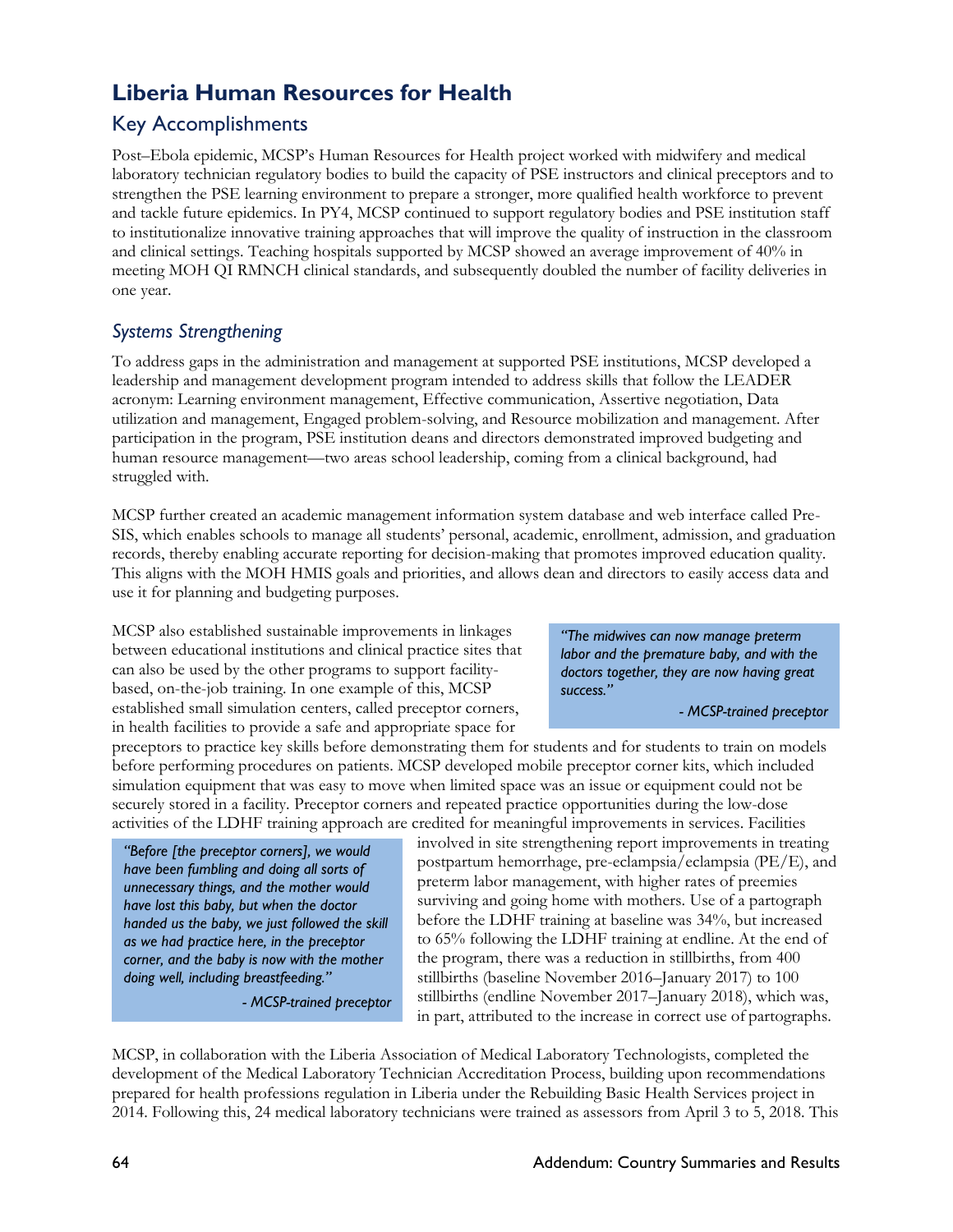training was conducted to build the capacity of the Board of Accreditation and Licensure for Medical Laboratory Technologists to conduct accreditation of PSE institutions using the PSE Standards for Medical Laboratory Technician Programs. An internal assessment is expected to be done by the three medical laboratory technician PSE institutions using the new accreditation standards to prepare for accreditation.

Finally, MCSP has continued to strengthen educational accreditation processes. MCSP supported the Board of Accreditation and Licensure for Medical Laboratory Technologists to conduct a comprehensive assessment for accreditation at the Tubman National Institute of Medical Arts in Monrovia. MCSP provided both technical and financial assistance for the board to implement this important and long awaited initiative for all PSE institutions offering medical laboratory technician programs. In addition, MCSP's evaluations used Liberian Board for Nursing and Midwifery accreditation standards to assess midwifery PSE school performance in the area of academic management. The assessment showed steady improvements: schools met an average of 68% of the academic management standards at baseline (March–April 2017) and 78% at endline (March 2018).

#### *Human Capacity-Building*

MCSP developed a blended-learning faculty development program that provides comprehensive training for faculty and preceptors who are well trained as health workers but have not received any training on effective teaching or facilitation skills. The first cohort of 18 faculty development program participants graduated in March 2018. MCSP supported one PSE institution, Mother Patern, to complete a pilot faculty development program, including documentation of various delivery options and estimated costs. MCSP engaged in discussions with another PSE institution, United Methodist University, to explore their interest in also offering the faculty development program. Mother Patern has the most relevant experience for managing certificate or special courses and has expressed interest in running the faculty development program for a fee. MCSP is still exploring this with both institutions. The Liberia Board of Nursing and Midwifery has approved the faculty development program as a certificate course for continuing education credits. The faculty development program can thus be used by schools to meet educational institution accreditation requirements.

MCSP also delivered clinical skills trainings to provide technical updates to faculty and preceptors in midwifery and medical laboratory technician programs. The project used a facility-based, in-service training approach that emphasized simulations for training on critical skills, such as normal and emergency obstetric and newborn care. This evidence-based training approach involved brief workshops; short, facility-based practice sessions that were repeated over time; and mobile mentoring through regular text message reminders. Immediate post-training skills testing showed that participants' skills were not only sustained but also continued to improve through the course of the high-frequency practice, theoretical learning sessions and mobile mentoring. The average post-test score for the midwifery skill testing was 90% immediately posttraining (administered February 2018) and 98% at MCSP's reporting of endline (conducted July 2018).

Lastly, to support strengthening faculty and preceptors, in each school, MCSP embedded PSE mentors who supported participants in training their peers. These mentors supervised and mentored faculty and preceptors to help them use their new skills and continuously improve. All PSE institutions have successfully transitioned the MCSP mentor role to an identified staff member, contributing to a strong model within PSE institutions for program success sustainability.

#### *Gender in Curricula and Policy*

MCSP supported the implementation of a gender-responsive pedagogy by adding gender to the midwifery and medical laboratory technology curricula and advocating for school policy changes that would create a more gender-responsive environment. These policy changes include adding gender-responsive standards to the educational accreditation standards, establishing sexual harassment prevention policies, and reversing policies requiring schools to expel pregnant students. These changes respond directly to global evidence on causes of higher female student attrition and will have long-term impact on reducing this trend. MCSP also worked closely with professional associations to advocate for increasing recruitment efforts for new students. In medical laboratory technician institutions, the percentage of female students enrolled increased from 28%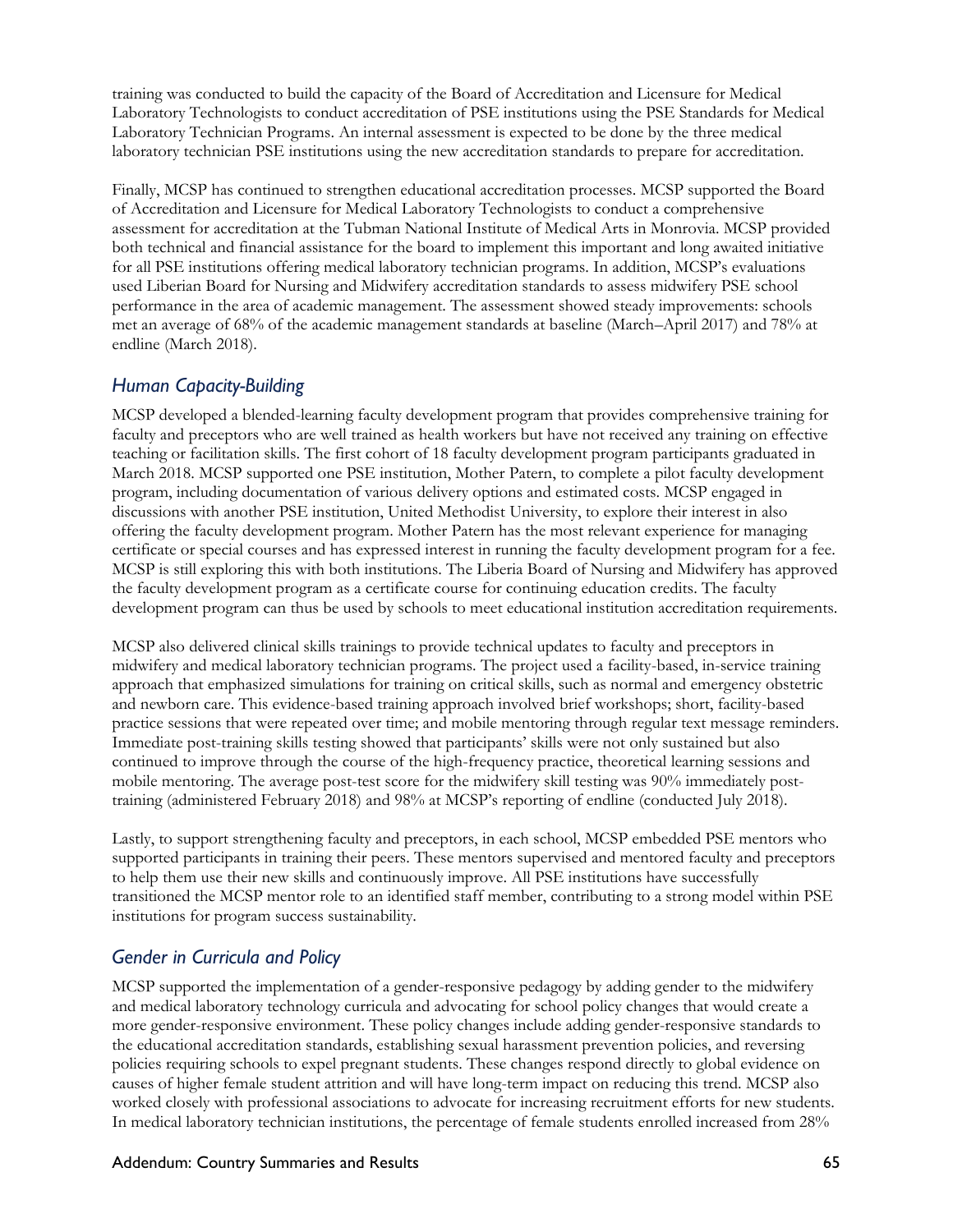to 35% in 2 years, providing additional economic empowerment opportunities for women and promoting equity in the medical laboratory technician health cadre.

# Way Forward

To maintain progress after the program closes, MCSP prioritized sustainability and activity transition planning. During PY4, MCSP worked closely with PSE institutions and regulatory bodies to promote program sustainability for continued success. To build on the gains made, and eventually have more students entering and graduating from the midwifery and medical laboratory technology programs—producing a stronger and more qualified workforce to address the health needs of the Liberian population—MCSP will continue working in PY5 Q1 with PSE institutions, regulatory bodies, and the MOH, as the program approaches final closeout. Key priorities for PY5 Q1 include:

- MCSP will engage PSE stakeholders at the MOH to encourage the development of clear policies to support and monitor PSE institutions to ensure that interventions now in place are maintained and continuously updated.
- Equipped with more robust accreditation standards and processes developed in conjunction with MCSP, regulatory bodies will clearly assert their authority over PSE institutions and use the newly established systems to ensure that the quality of staff employed by training intuitions and of students graduating from these institutions continues to improve.
- MCSP will continue scaled-down support to PSE institutions to monitor progress on the transition plans for activities at each school that will ensure schools continue activities, including conducting faculty and preceptor trainings each semester, performing supportive supervision and mentoring using checklists, and continuing to use Pre-SIS to support better use of data for decision-making and advocacy.
- MCSP will ensure that PSE institutions are building on the investments made in equipping skills labs and preceptor corners to prioritize clinical practice strengthening to ensure competence of graduating students.

| <b>Selected Performance Indicators for PY4</b>                                                                                                                                              |                                       |  |  |
|---------------------------------------------------------------------------------------------------------------------------------------------------------------------------------------------|---------------------------------------|--|--|
| <b>MCSP Global or Country PMP Indicators</b>                                                                                                                                                | <b>Achievement</b>                    |  |  |
| Number of clinical/lab preceptors that complete the preceptor orientation<br>package                                                                                                        | 54 (target: 40, >100%<br>achieved)    |  |  |
| Number of persons trained in priority technical areas with MCSP support                                                                                                                     | 604 (target: 250, >100%<br>achieved)  |  |  |
| Number of clinical practice/lab practicum sites established or strengthened                                                                                                                 | 24 (target: 24, 100%<br>achieved)     |  |  |
| Proportion of clinical standards for ANC, labor and delivery care achieved in<br>primary teaching hospitals                                                                                 | 95%, (target: 50%, >100%<br>achieved) |  |  |
| Number of pre-service institutions and clinical practice sites that received<br>equipment procured by MCSP                                                                                  | 32 (target: 32, 100%<br>achieved)     |  |  |
| Percentage of MCSP-supported pre-service institutions with skills labs that are<br>equipped and staffed full time with at least one clinical instructor trained in skills<br>lab management | 100% (target: 100%, 100%<br>achieved) |  |  |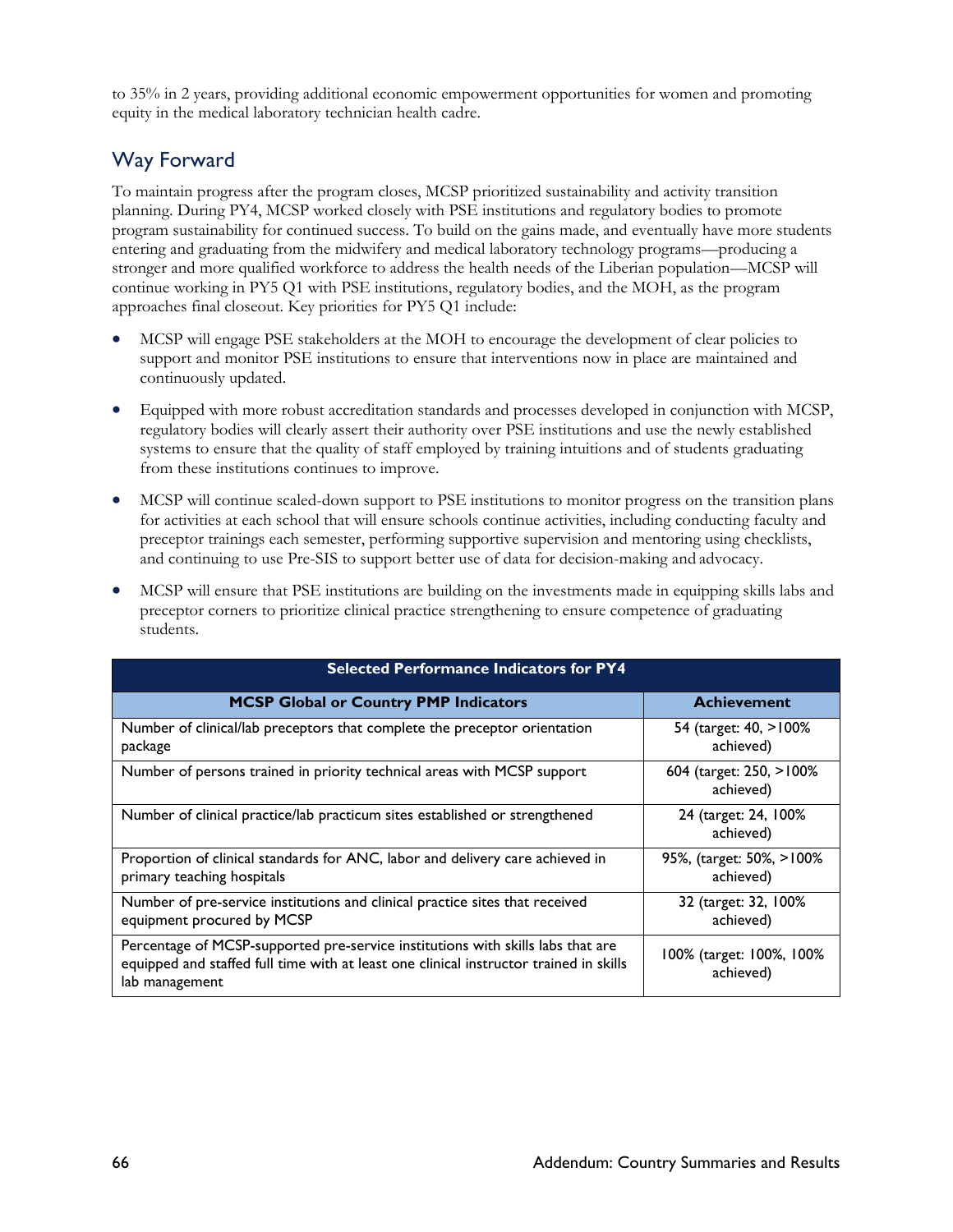# **Liberia RHS** PY4 Summary & Results

|                                                    |        | <b>Geographic Implementation Areas</b>                                                                                                 | <b>Population</b>       |
|----------------------------------------------------|--------|----------------------------------------------------------------------------------------------------------------------------------------|-------------------------|
|                                                    |        | <b>Counties</b>                                                                                                                        | Country                 |
|                                                    |        | 3/15 (20%)-Grand Bassa, Nimba, and Lofa                                                                                                | 4.732 Million           |
|                                                    |        | <b>Health districts</b>                                                                                                                | MCSP-supported          |
|                                                    |        | 18/88 (20%)                                                                                                                            | areas                   |
|                                                    |        |                                                                                                                                        | 1,229,164               |
|                                                    |        | <b>Facilities</b>                                                                                                                      |                         |
| <b>Technical Areas</b>                             |        | 77/161 (48%)                                                                                                                           |                         |
|                                                    |        | <b>Ebola</b>                                                                                                                           |                         |
| <b>Program Dates</b>                               |        | <b>Strategic Objectives</b>                                                                                                            |                         |
| August 1, 2015-August 31, 2018<br>$\bullet$        |        | IPC practices at 77 health facilities are strengthened through training,                                                               |                         |
|                                                    |        | intensive supportive supervision, triage, improvement of waste<br>management, and planning and management of essential IPC             |                         |
| <b>Cumulative Spending</b><br>through End of PY4   |        | commodities and supplies.                                                                                                              |                         |
| $\bullet$                                          |        | Demand is generated and delivery of quality primary health care                                                                        |                         |
|                                                    |        | services is restored through the implementation of RMNCH as part of<br>the Essential Package of Health Services in 77 facilities.      |                         |
| <b>Demographic and Health</b>                      |        |                                                                                                                                        |                         |
| <b>Indicators</b>                                  |        | <b>Key Accomplishment Highlights</b>                                                                                                   |                         |
| <b>Indicator</b>                                   | # or % | The median IPC score among the supported counties increased to<br>82%, meeting the national minimum standard of 80%.                   |                         |
| MMR (per 100,000 live                              |        | All the 77 supported health facilities showed improved clinical<br>$\bullet$                                                           |                         |
| births)[1]                                         | 1,072  | standards scores by at least 50% from the baseline score.                                                                              |                         |
| NMR (per 1,000 live<br>births)[1]                  | 26     | Successfully concluded and transitioned project support to MOH and<br>$\bullet$<br>county health team in the three supported counties. |                         |
| U5MR (per 1,000 live                               |        |                                                                                                                                        |                         |
| births)[1]                                         | 94     | Figure 1. Skilled deliveries and maternal mortality                                                                                    |                         |
| ANC 4+[2]                                          | 79%    | in MCSP-supported health facilities                                                                                                    |                         |
| <b>SBA[2]</b>                                      | 76%    | 6000                                                                                                                                   | 450                     |
|                                                    |        | 5000                                                                                                                                   | 400<br>350              |
| CPR[2]                                             | 31%    | eries with SBA<br>4000                                                                                                                 | 300 $\alpha$            |
| $IPTp2+[2]$                                        | 55%    | 3000                                                                                                                                   | $\sum_{i=1}^{n}$<br>250 |
| Antimalarial treatments<br>given to children under |        |                                                                                                                                        | 200                     |
| 5 which were ACT-                                  | 81%    | 2000                                                                                                                                   | 150<br>100              |
| based <sup>[2]</sup>                               |        | 1000                                                                                                                                   | 50                      |
| Penta3[2]                                          | 68%    | Number of deliv<br>0                                                                                                                   | $\mathbf{0}$            |
| Fully immunized<br>coverage <sup>[2]</sup>         | 45%    | Ashim uses dub cerde part and her procedure for the party when develop                                                                 |                         |
| Sources: [1] Liberia DHS 2013, [2] Liberia         |        |                                                                                                                                        |                         |
| Malaria Indicator Survey (LMIS).                   |        | Number of deliveries with SBA<br>Start of MCSP activities                                                                              |                         |
|                                                    |        | Institutional maternal mortality ratio                                                                                                 |                         |
|                                                    |        |                                                                                                                                        |                         |
|                                                    |        |                                                                                                                                        |                         |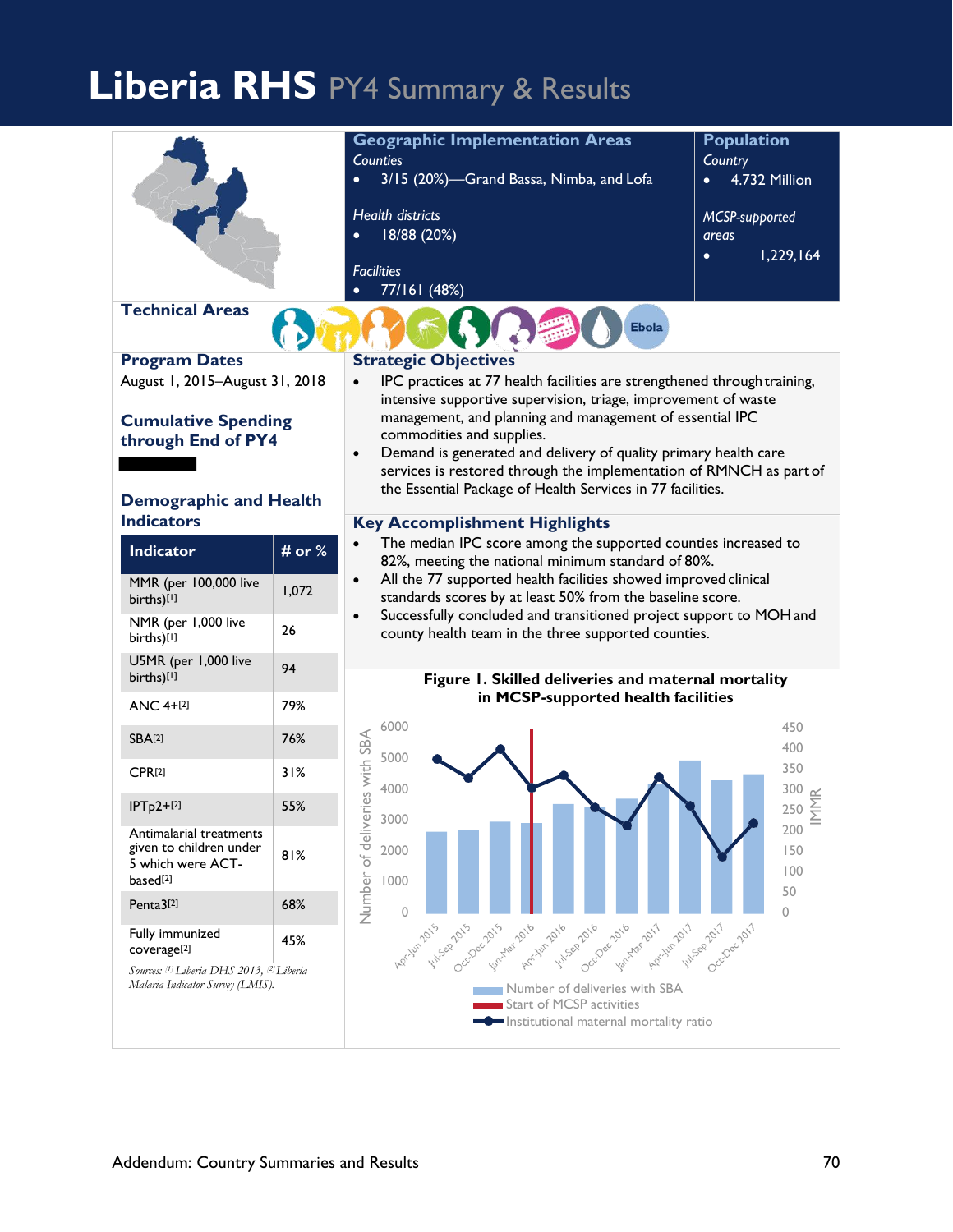# **Liberia Restoration of Health Services**

# Key Accomplishments

During PY4, in Liberia, MCSP initiated a phased closeout of activities, and spent significant effort on transitioning to the MOH to ensure sustainability of gains made during the program. By program closeout in August 2018, great improvements were seen at MCSP-supported facilities in the key technical areas: availability of health workers, equipment and supplies, basic infrastructure (e.g., wells, incinerators, triage, isolation units, and latrines), service provision for essential RMNCAH interventions, and adherence to clinical standards to ensure quality of care. MCSP successfully restored access to, and utilization of, health services and rebuilt confidence in the health systems at the facility and county levels, thereby contributing to improvements in RMNCAH outcomes in Liberia.

# *IPC Infrastructure Upgrades and Their Use*

MCSP successfully completed the planned renovation work at 48 facilities. This work included renovation and addition of various waste, water, and triage features at the 48 health facilities based on the needs determined at a baseline assessment. The features included triage facilities, hand dug wells, waste pits (for ash, placentas, and sharps) and incinerators. A total of 139 waste, water, and triage features were constructed by the project in the three supported counties: 18 triages, 25 incinerators 19 hand dug wells, 16 placental pits, 28 ash pits and 33 sharp pits. All facilities that received MCSP support were branded with the appropriate logos, naming the types of renovations made. The construction process, as well as the final inspection, was conducted collaboratively with relevant county and MOH representatives at all times.

To ensure continued and sustained use of these features, MCSP, in collaboration with MOH, organized a 1-day orientation for health facility staff, including cleaners, on the use of these features. Additionally, facilities were provided with startup kits for hand pump wells, shovels, tools, and standard operating procedure manuals on use and maintenance of these features.

# *Optimization of the Impact of Supportive Supervision*

MCSP provided support in the development and finalization of the Joint Integrated Supportive Supervision tools as well actual implementation of monthly and quarterly supportive supervision visits in the three supported counties. Because facilities did not adhere to some quality components, MCSP organized a reflection workshop on supportive supervision. For the workshop, MCSP used relevant reference materials based on global and regional evidence on the effectiveness of supportive supervision. There were 43 participants at the 2-day workshop, which sought to explore the details of supervision in the expanded tool, the type of supervisors, approaches used, and outcomes and recommendations. The outcome of the workshop was shared with USAID and MOH for input to further optimize supportive supervision. Per the recommendations captured during the workshop, MCSP conducted two more supportive supervision visits to each facility. During these visits, MCSP emphasized instrument processing, sterilization, and storage during routine supportive supervision and mentoring visits that were conducted with county health teams and district health teams. Additionally, MCSP provided sterilization pots (pressure cookers) for health facilities that did not have them. MCSP found that the consistency and comprehensive nature of supervision visits addressed negative impacts and disruption to providers' work that occurred before MCSP'sintervention. These initiatives emphasized quality services and reinforced skills in IPC and other services.

#### *Requisite Skills to Provide Care for Sexual and Gender-Based Violence Survivors*

The sexual and gender-based violence (GBV) clinical standards assessments scores were 0% at baseline and 33% at midline. The main reason for low scores in this standard was the skills gap among health workers. To strengthen sexual and GBV service provision, MCSP worked with the MOH to finalize training materials on clinical care for survivors of sexual and GBV. MCSP, in collaboration with the county health team, organized training for health care workers among the 77 supported health facilities in December 2017 and January 2018. A total of 94 health workers were trained on clinical care for survivors of sexual and GBV.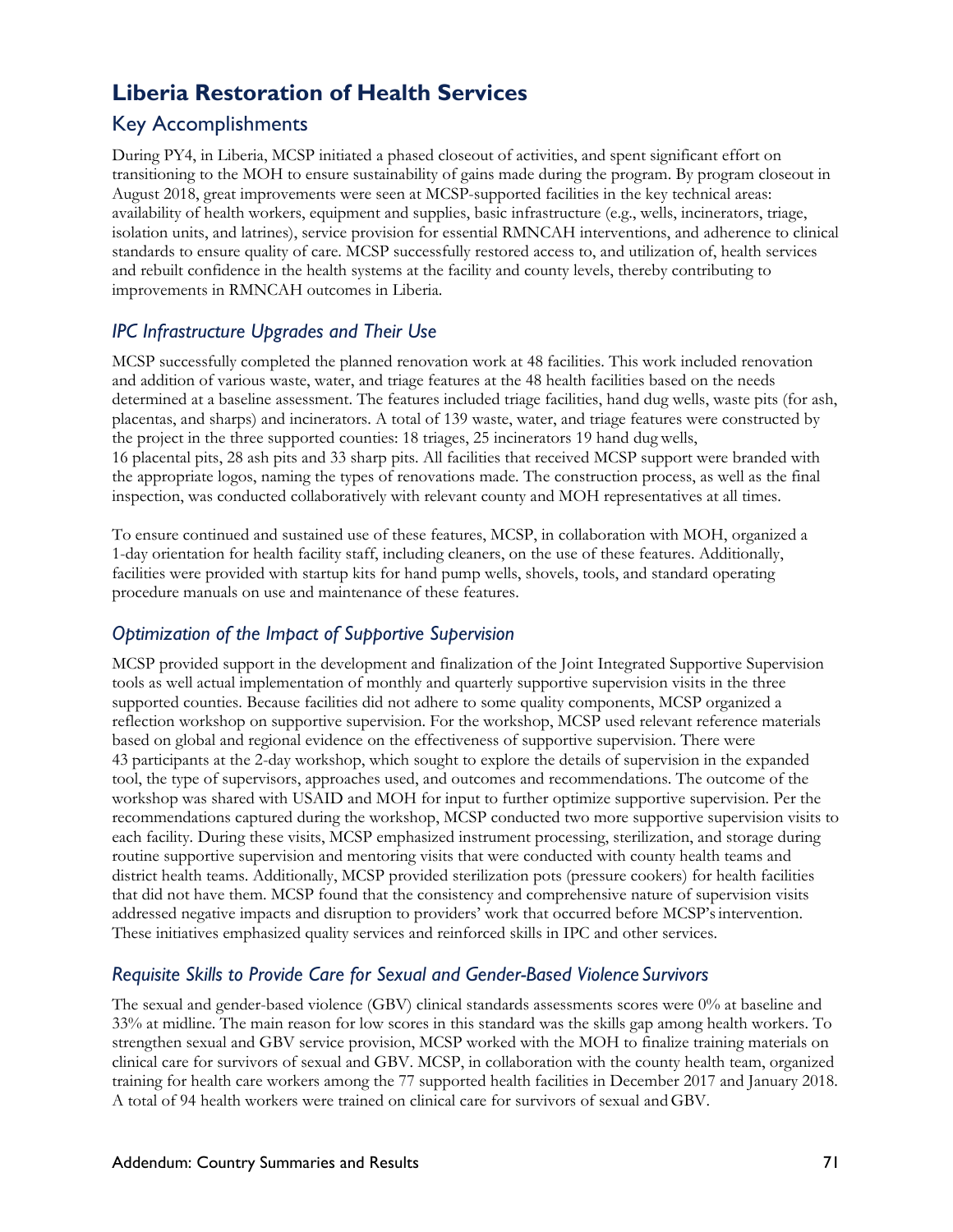#### *Newborn Survival Improvement through Chlorhexidine Cord Care*

In June 2017, MCSP supported the finalization of the national chlorhexidine (CHX) cord care scale-up plan for the period of 2017–2021. The first phase of scale-up plan implementation (2017–2018) calls for the use of CHX cord gel for all health facility live births starting in October 2017. MCSP provided training and orientation of supervisors from county health team/district health teams and health facilities to ensure proper use of CHX cord gel in the supported health facilities. This support improved the CHX cord gel use by over 80% among live health facility births within 6 months of startup. MCSP hosted and finalized the costing portion of the CHX scale-up plan, which is needed for key advocacy and resource mobilization for successful implementation of CHX cord care.

#### *Endline Assessment*

MCSP conducted an endline assessment in December 2017 to assess project achievements using the facility readiness assessment, clinical standards assessment tools, and key informant interviews, including reflections from the county health team and district health team. Results from the assessment showed that 95% of the supported health facilities have the minimum required staffing to provide essential health services. The median facility scores on clinical standards increased from 24% at baseline to 75% at endline (see graph below). It is worth noting that the IMNCI clinical standard assessment score improved from 0% to 85%. The median score for IPC at endline was 82%, above the national target of 80% showing that supported health facilities met the standards.



**Figure 2. Clinical standards scores in MCSP-supported facilities**

Abbreviations: ANC, antenatal care; ASRH, adolescent sexual and reproductive health; IMNCI, Integrated Management of Neonatal and Childhood Illnesses; EPI, Expanded Programme on Immunization; Mal, malaria; FP and PPFP, family planning and postpartum family planning; NLD, normal labor and delivery; PP, postpartum care; SGBV, sexual and gender-based violence; OC, obstetric complications.

It was noted that key informant interviews with the county health team/district health team described smooth and cordial coordination and collaboration with MCSP, emphasizing the importance of the project's broad range of support, including supply and distribution of IPC materials; essential drugs; delivery beds and other medical equipment; waste, water, and triage upgrades; and paying salary to staff. Informants also stated the improved county health team/district health team capacity to do supervision regularly, including data validation, and to conduct periodic quality performance reviews.

#### *Transition and Sustainability*

MCSP ended project support in the three supported counties in a phased approach in consultation with